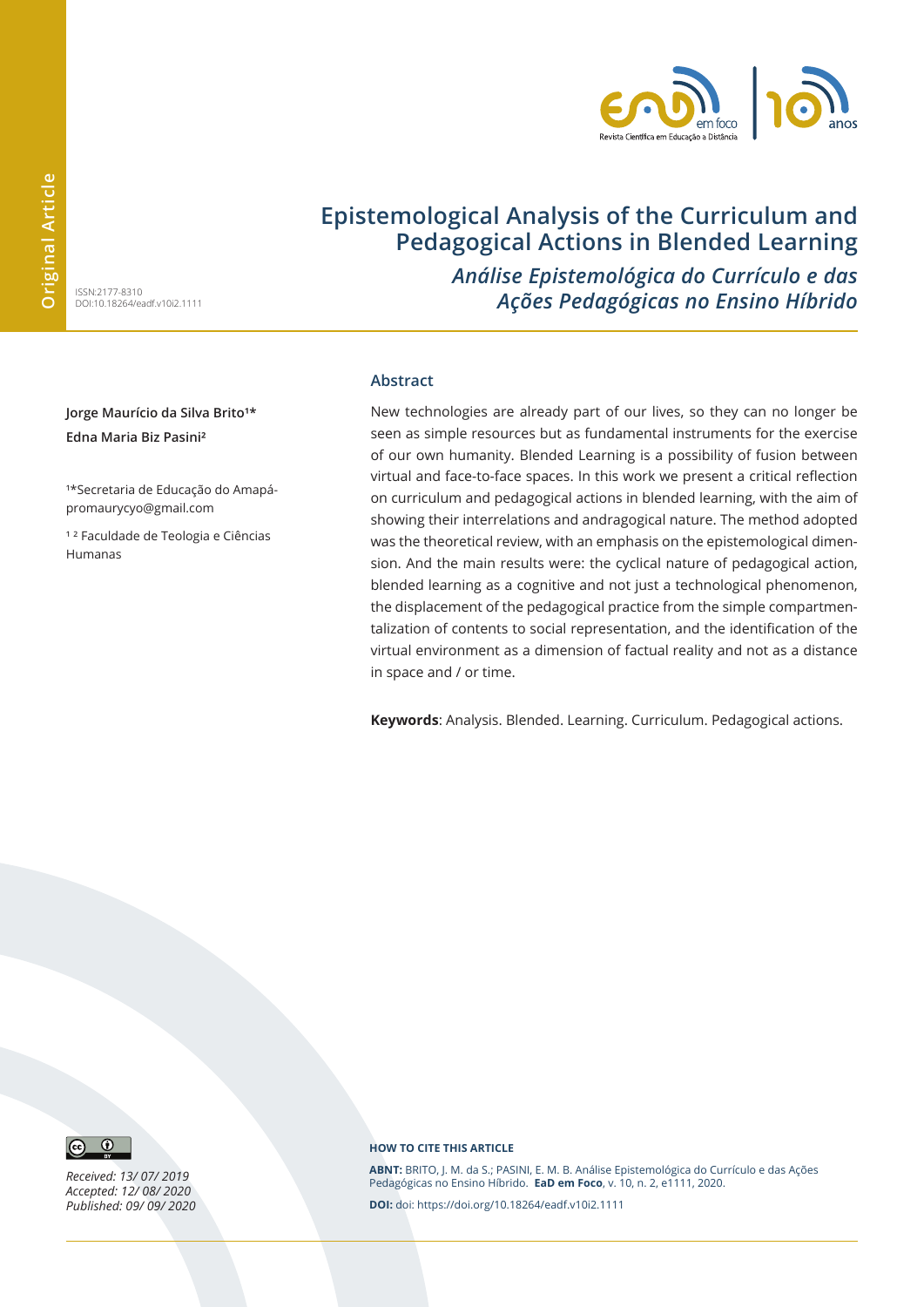### *Análise Epistemológica do Currículo e das Ações Pedagógicas no Ensino Híbrido*

#### *Resumo*

*As novas tecnologias já fazem parte da nossa vida, de modo que já não podem ser vistas como simples recursos, mas como instrumentos fundamentais para o exercício de nossa própria humanidade. O ensino híbrido é uma possibilidade de fusão entre os espaços virtual e presencial. Neste trabalho, apresentamos uma reflexão crítica sobre currículo e ações pedagógicas no ensino híbrido, com o fito de mostar suas interrelações e natureza andragógica. O método adotado foi o de revisão teórica, com ênfase na dimensão epistemológica. Os principais resultados foram a natureza cíclica da ação pedagógica, a aprendizagem híbrida como fenômeno cognitivo e não apenas tecnológico, o deslocamento da prática pedagógica da simples compartimentalização de conteúdos para a representação social e a identificação do ambiente virtual como dimensão da realidade factual, e não como distanciamento no espaço e/ou no tempo.*

*Palavras-chaves: Análise. Ensino. Híbrido. Currículo. Ações pedagógicas.*

### **1**. Introduction

The advancement of Digital Information and Communication Technologies (TDIC) has imposed the need for us to rethink both the way we teach and how students learn. This is because, even if we do not want to admit, we are all involved in a process of mediatization of communication and information, each presenting diverse contours, which force us to redesign all our didactic-pedagogical practice.

Blended learning is one of these great challenges of contemporaneity, whose main premise is to promote the fusion between face-to-face and virtual environments, bringing together not only the TDIC, but also the presence of all the characters and resources that contribute to the educational process, exponentially.

If, on the one hand, outside the classrooms students are confronted with a world immersed in the digital universe, on the other hand, the information in this universe takes on meanings so very personal that it escapes the usual problematized molds, not only in the way they present themselves, but also in the way they interpret themselves.

The big question, therefore, would be how to bring together the best of these two worlds in a harmonious, natural and productive way, instrumentalizing the student with all the tools for the acquisition of knowledge and its transformation into new knowledge.

Certainly, the answer to this question would be based on a teaching method capable of establishing a harmonic and productive connection between face-to-face experience and virtual experience - which would lead us to consider the blended nature of information, or rather knowledge. In this sense, blended information would be best understood only with the systematic integration of these two learning environments (virtual and face-to-face).

Therefore, it is not possible to reduce blended learning to active methodologies or learning objects or to simple mixtures. It is necessary to organize the curriculum (teaching) in blended information/actions, which requires the resignification of content according to their respective pedagogical potentials.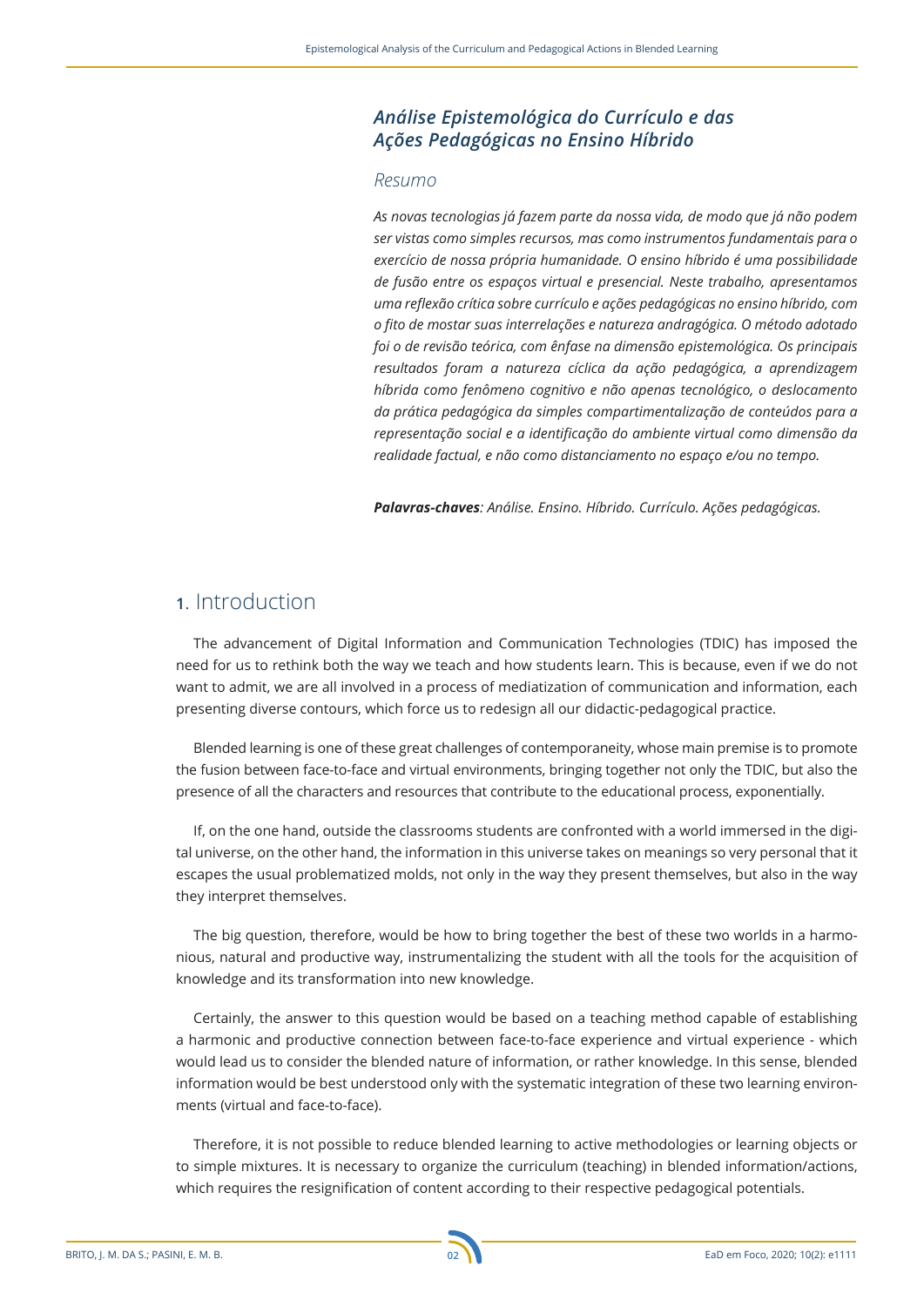Thus, our main objective is to show how to think about the curriculum and teaching actions so that they can be translated into actions, interventions and blended interpretations, giving them a distinct epistemological nature, both of face-to-face teaching and of distance learning.

The method adopted in this research was bibliographic review, since, in order to establish a new theoretical paradigm, it is necessary to review the findings of the research esotopresent, reducing conclusions based on circumstantial evidence and promoting a broadening of the horizon about the nature of the phenomenon studied (DEMO, 1995; GIL, 2008).

## **2**. Some fundamentals of blended learning

That teaching is the basis of education, one cannot question; after all, the teaching process takes place both inside and outside the classroom, formally or informally. Libâneo (2006) states that education can occur in a variety of human institutions and activities, thus being a social practice permeated with pedagogical actions, even if intuitive.

On the other hand, Haydt (2011) adds that, although education can happen systematically, or not, formal education needs to be a deliberate and organized action, based on the use of appropriate methods to guide learning.

It seems obvious to think, then, that reality can be translated into systems of interpretation that can bare the various types of phenomena, considering not only the nature of this reality, but also the way it is shown, from the use of appropriate means to understand and transmit it to generations. In this case, the requirement of the method is paramount, since it is the only rational means capable of making understandable the various nuances of the facts that are presented to us. It is in this sense that Werneck (2006, p.187) teaches that "the construction of knowledge as a learning process of the subject depends, on the one hand, on the development of his cognitive structures, and on the other, on the way in which the contents of knowledge are presented to him".

It seems clear to us that the method adopted in pedagogical practice depends, among others, on how the contents are presented, on the pedagogical resources used and on the nature of knowledge - which is why, whatever it is, the teaching method must perfectly fit the type of learning desired (face-to-face, distance or blended).

It happens that the spaces of learning and teaching migrated from the classroom to cyberspace (virtual space), connecting students and teachers to realities beyond the walls of the school and the academy, causing the need to resignify the materials and methods that, until then, had been used in the educational process.

According to Lévi (1999), the TDIC showed the presence of a cyberculture, that is, a society that manifests itself, relates and knows reality through new technologies. In other words, for this new society, digital information began to live side by side with all other experiences of human life, promoting a true fusion of horizons, where the virtual and the real are almost inseparable.

In view of this scenario, two aspects arise immediately and are inexorable.

Although TDIC can be used both in face-to-face teaching and distance learning, for today's society, they are not simple technological resources, but are parts that make up the identity of this new generation; therefore, when adopting DIC TDIC in formative processes, we must consider that they should adjust to this new paradigm, under penalty of simple addition of novelties to the old lifestyle. And this aspect can very well be translated through the words of Santos, Zucoloto and Gomes (2010, p.145-146) who under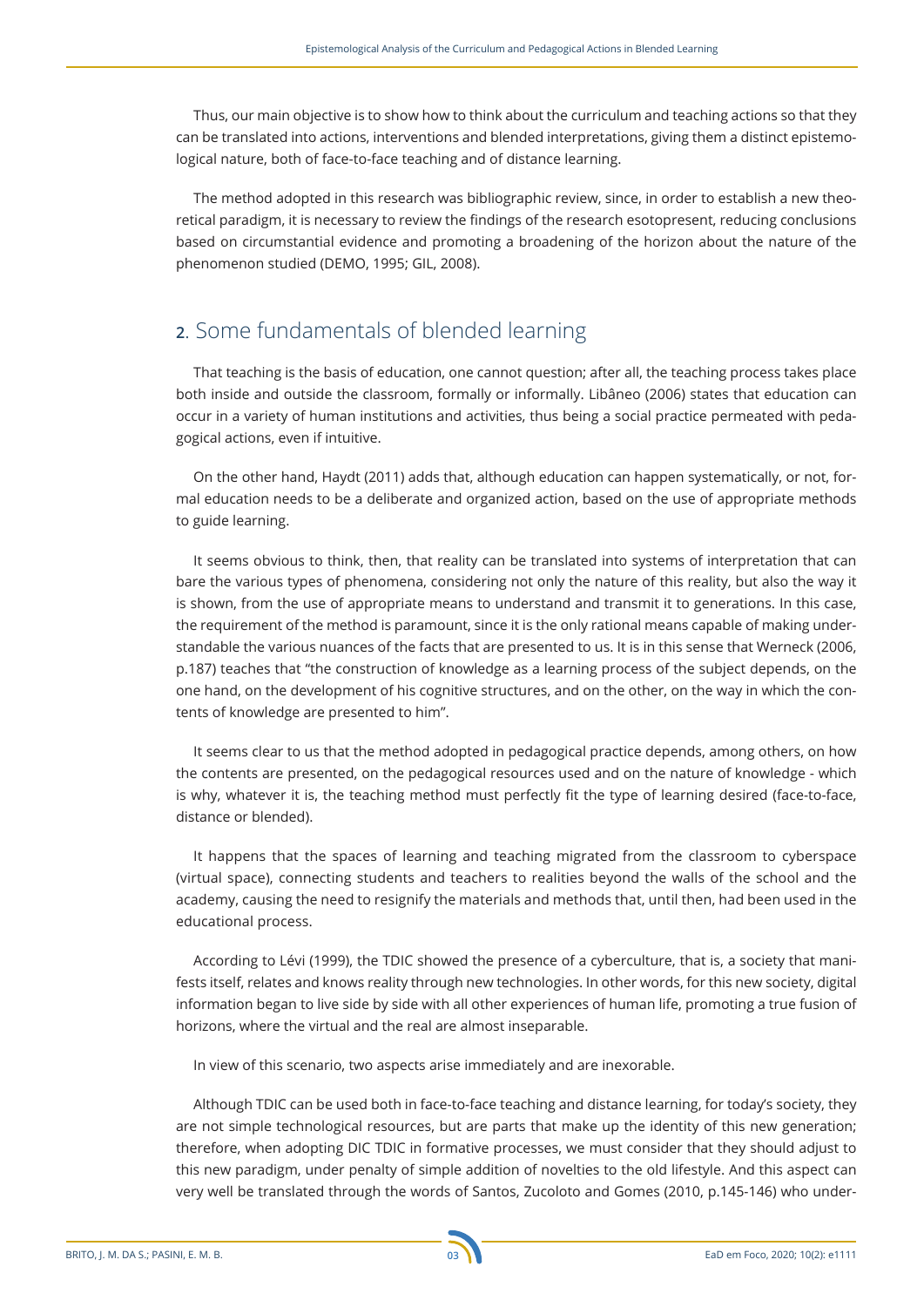stand that if learning is meaningful: "[..] the student builds, modifies, diversifies and coordinates their schemes, thus establishing networks of meanings that enrich their knowledge of the physical and social world and enhance their personal growth."

In addition, we should also consider that this marriage between the real and the virtual world should reflect the way the student already relates to the reality around him; otherwise, learning will become boring, as it will not represent the current way of life (MORAN, 2017).

For these reasons, Blended learning is the most promising method to overcome this gap between the reality experienced by the student and that projected in his schooling.

### **2.1** Blended learning in literature: in search of convergences

The literature shows a reasonable number of research papers under the heading of blended Learning. Some, pointing to any mixture between face-to-face and virtual teachings; others, bolder, warning of the use of specific technologies and/or new teaching methodologies. However, all have in common the recognition that new technologies have not only expanded access to education, but also established a new pattern of relationship with reality, reshaping the way we act and work the information that circulates globally.

Souza, Chagas and Anjos (2019) recognize that blended learning is a mixture of face-to-face activities with activities mediated by The TDIC, where the use of active methodologies and computer programs are fundamental resources and practices. In addition, they add that the personalization of education is one of its pillars, since there is the displacement of the teacher to peripheral regions throughout the process, assuming the student the central position. This is because, according to them, in this teaching modality, all teaching practice places emphasis on student learning and not on the fulfillment of content.

 It is precisely in this direction that Valente (2014) teaches that the remarkable presence of DICTs in all areas of human activity, including education, has generated the need to (re-)adapt teaching methodologies, requiring the customization of the educational process, since, in the end, it seeks to privilege students with all the knowledge that permeates the current society.

The great diversity of possibilities for blended learning is something very present in the literature, corroborating not only for the variety of personalization of education, but also for the various possibilities of understanding about this type of teaching. In fact, in a recent study by Rosana dos Anjos, Silva and Alexandre dos Anjos (2019), it was possible to find 26 occurrences in CAPES Journals, 28 occurrences in SCIELO and many others in different databases (SCOPUS, IEEE, Google Scholar and ACM Digital Library), totaling 523 studies on blended learning.

In the research of these authors, it was observed that blended learning is: "1) combination of classroom teaching with distance learning; 2) combination of traditional teaching-learning with online teaching; 3) combination of curriculum and methods" (ANJOS, R.; SILVA, U.S.; ANGELS, A., 2019, p.208). And in addition, they add that:

> The first combination (face-to-face and distance teaching) lists the understanding of blended learning [..]. However, this perspective of converging the educational modalities situates blended learning only as a link, which makes it possible to connect the face-to-face with distance, sometimes disregarding other practical strategies and other contexts inherent to this educational model. With this, there is a superficiality in understanding blended learning only by this aspect. In the second combination (traditional and online teaching-learning), the importance of digital technologies for blended learning is evidenced, since the com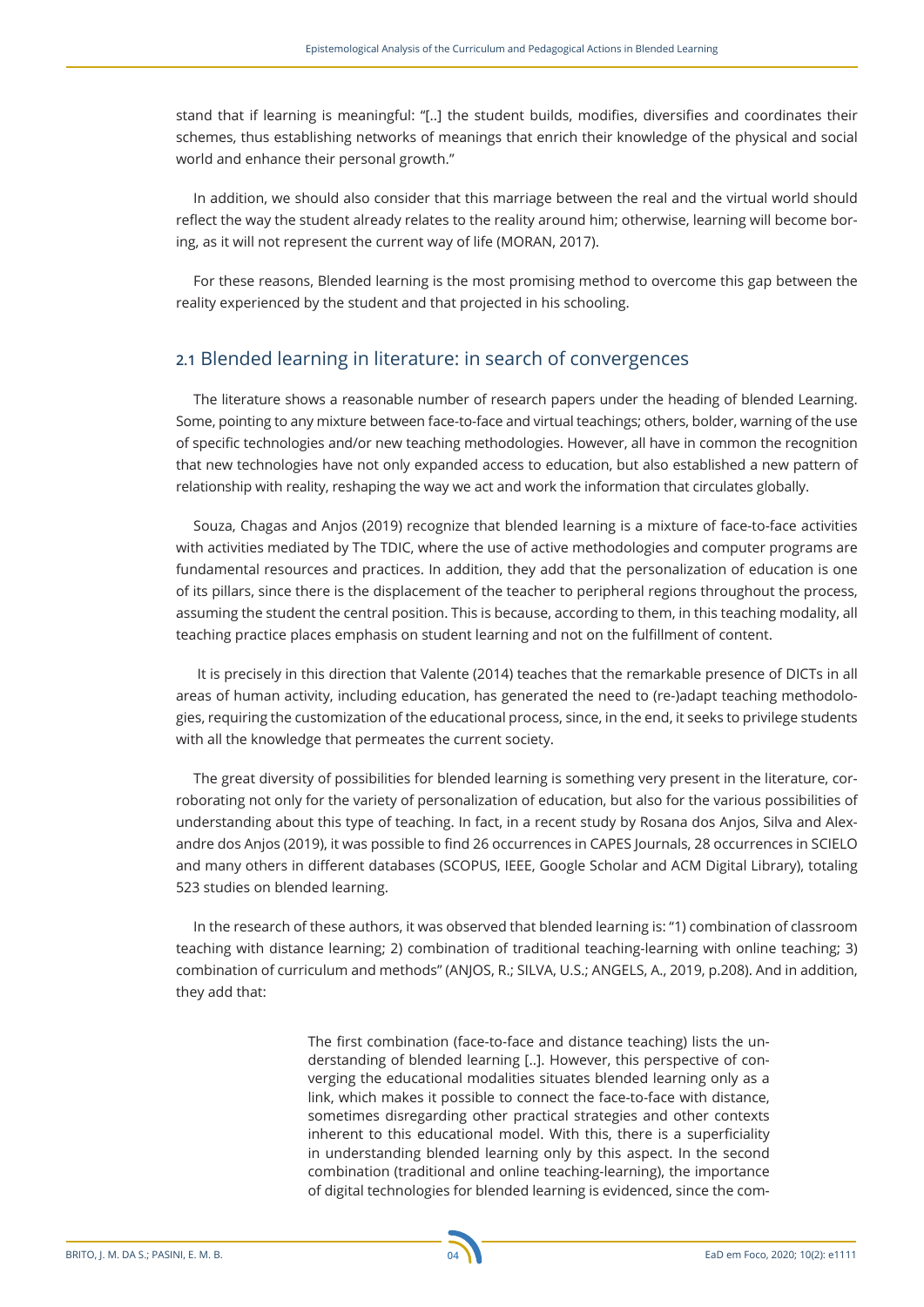bination is made up of the association of classical educational practices with "modern" practices, that is, blending classroom activities with activities that can be carried out in the online universe [..]. The third combination (curriculum and method) considers blended learning by the mixture of educational methods combined with a more flexible curriculum, and, in general, the combination of methods is explained by the aggregation of content and materials online with offline, being these auxiliaries in the teaching processes and also of learning. The curriculum - then - needs to cover this blended reality, with the prediction of pedagogical actions that move between these blended methods (AN-JOS, R.; SILVA, U.S.; ANJOS, A., 2019, p.210, omissions of ours).

At first, it is noted that the simple addition of BDD in schooling processes is not enough to characterize teaching as blended, even if, in each environment (virtual and face-to-face) a different teaching and learning method is practiced. Moreover, there is no guarantee that the flexibility of the curriculum, in one way or another, guarantees a solid identity for this new modality of treatment and interpretation of information. In fact, as already emphasized, the inclusion of BDD in the pedagogical processes of formal education should reflect the new culture of our society, such as that produced outside the classroom benches.

In this respect, it is possible to foresee two interesting facts. The first is that nothing prevents faceto-face teaching from being subsidized with TDIC support; the second is that nothing prevents distance education from occurring with face-to-face moments. However, as stated, neither one nor the other is blended in itself, since they do not represent how we appropriate information in contemporary culture; on the contrary, they are only additions to pre-existing methods.

Now, on the previous question, Lévi (1999, p.114) brings us some important clues that can help clarify the case better. For him, if we really want to understand the mutation that permeates the current society, it is necessary to make a return and analyze "the first great transformation in the ecology of media: the passage from oral cultures to the cultures of writing", where it was observed that, first, the communicators were inserted in the same semantic universe (oral communication), then, in different universes, no longer dividing the same situations , each being in different contexts (written communication). And finally, he concluded that:

However, it is difficult to understand a message outside of its living production context. This is why, on the reception side, the arts of interpretation, translation, a whole linguistic technology (grammars, dictionaries, etc.) were invented. On the emission side, an effort was made to make messages that could circulate everywhere, regardless of their production conditions and that, as far as possible, contain in themselves their interpretation keys, or their "reason" (LÉVI, 1999, p.114).

Therefore, Lévi (1999) informs us that a change in digital ecology, such as this one that permeates our society, implies the need for new interpretation and appropriate technological linguistics to account for all conditions of information/knowledge production. Thus, it is not a question of adding technology to the method of face-to-face teaching or of adding presence to distance learning, because this, in fact, does not represent the way contemporary society relates to the ordinary universe in the day-to-day; he would lack such keys.

In a study by Santos and Brito (2019), it was stated that TDIC have been used as tools to solve learning problems and/or to modernize education, and this definitely does not characterize teaching as blended; at best, as a technologicalized or more flexible teaching, since the way people relate to information is no longer the same as it was from a long time ago; now they live in a blended universe, where the marriage between the face-to-face world and the virtual world is almost indissoluble. Reason because, according to them: "It is necessary that this combination be thought in terms of blended pedagogical actions [...], and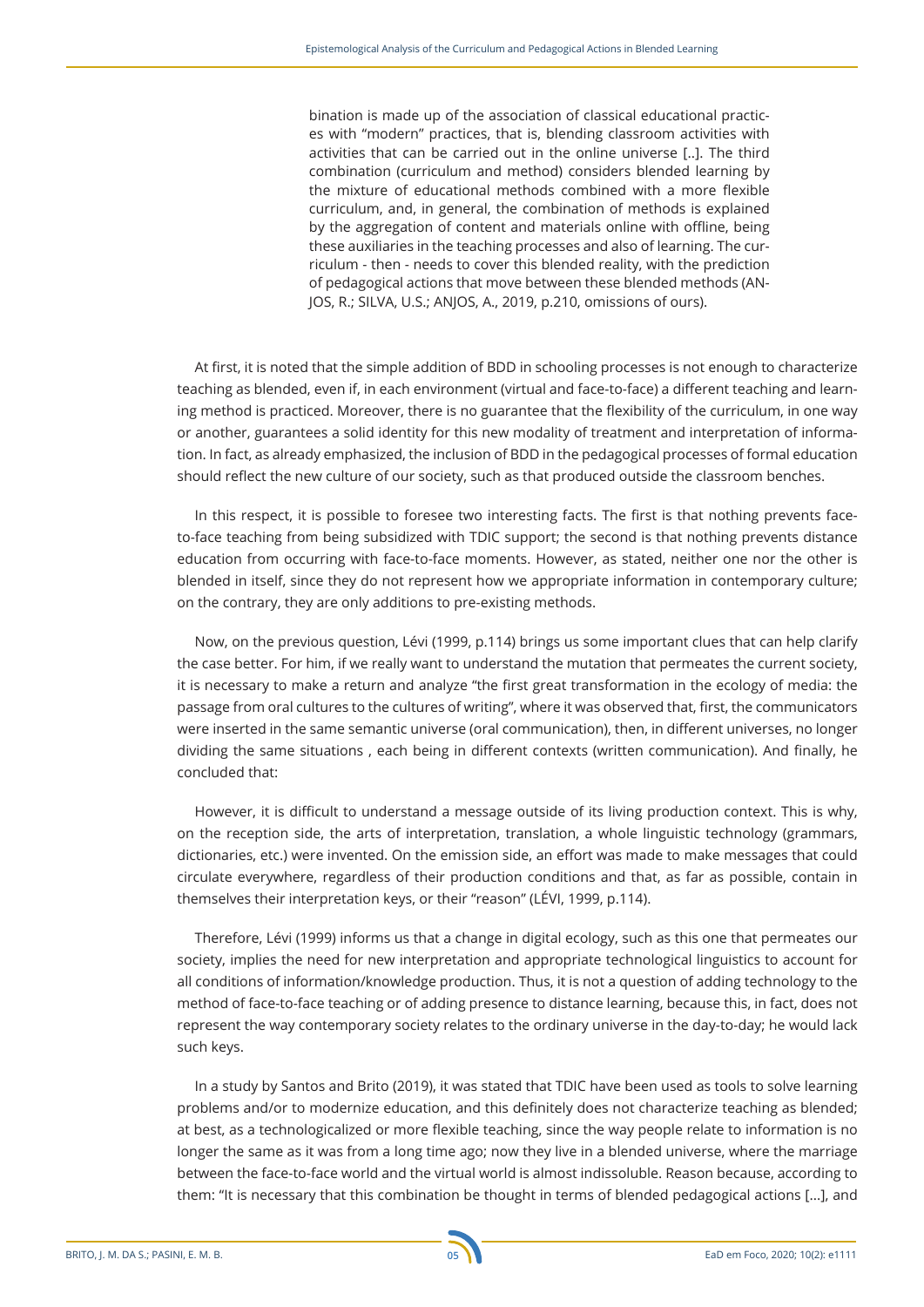not as a synonym for categorization of curriculum contents by types of actions (face-to-face or distance) or types of didactic resources" (SANTOS; BRITO, 2019, p.320, our omission).

From what we can observe, the discussions about what is and what is not blended, or what typical methodologies of this type of teaching are still in the process of being built. However, in another paper published by Brito (2020), we can observe more insums to clarify this understanding. In fact, this author states that:

The pedagogical models adopted in blended learning are not only different ways of provoking curiosity or making learning more polysemic, on the contrary, the models interpenetrate producing a new epistemological identity to teaching practice since there is not exactly a boundary between one environment and another (BRITO, 2020, p.4).

Brito's central idea (2020) is to draw attention to the fact that blended learning represents a new modality of education, similar to what occurred with distance education and face-to-face education, which makes it necessary to build a new epistemological and pedagogical model, both for the (re)construction of knowledge and for its transmission through teaching practice.

Even though blended learning can be seen as a set of mixed solutions to enhance students' learning, also favoring the appropriation of BDDs and promoting engagement through collaborative activities (SPINARDI; BOTH, 2018), in this work, we will adopt the conceptual option of Brito (2020, p.6), which defines blended learning as a teaching method based on pedagogical actions that, in order to be completed, need both the virtual and face-to-face environment, in an inseparable way, so that these two environments cannot be separated without any loss of meaning. In this sense, says this author that: "Therefore, the pedagogical action that characterizes blended learning should consider the screening of contents by pedagogical potential (TCPP) and the organization of contents by pedagogical actions (OCAP)".

The emphasis on the curriculum, therefore, signals a distinction of treatment that falls on the curriculum, making each pedagogical action of the teacher different from the models used both in face-to-face teaching and distance learning.

## **3**. The curriculum and its pedagogical potentials

The curriculum is not just a set of contents to be discussed during the process of school, academic or professional training. On the contrary, the curriculum is knowledge (knowledge), practices (methods) and experiences that summarize all human activity in a given area and/or level of education at a historical moment of societies. And for this reason, we can say it as the map (or compass) that will guide the student in the application of knowledge, resources and methods to understand and transform the reality that surrounds him in the social environment. It is in this sense that Doll Jr. (1997, p.147, our omission) tells us that "[...] the curriculum is not only a vehicle for transmitting knowledge, but it is a vehicle to create and recreate ourselves and our culture."

Araújo and Cardoso (2016, p.151) recognize that reaching a concept of curriculum that represents unanimity is an extremely arduous task, since it is "..] a term under which curricular theories do not have consensus. It is a multifaceted term that involves complex and continuous discussions." And they add that the biggest reason for conflicts on this issue lies in choosing what is and what is not important for learning.

On the other hand, it is noticeable that part of this complexity also lies in the fact of the very complexity of the educational process, which is marked by pedagogical and social variables so distinct that they can only be valued in the context of dialogical interactions between man and society, between knowledge and experiences, finally, between culture and the way it is constructed and reconstructed in the day-to-day life of human experience.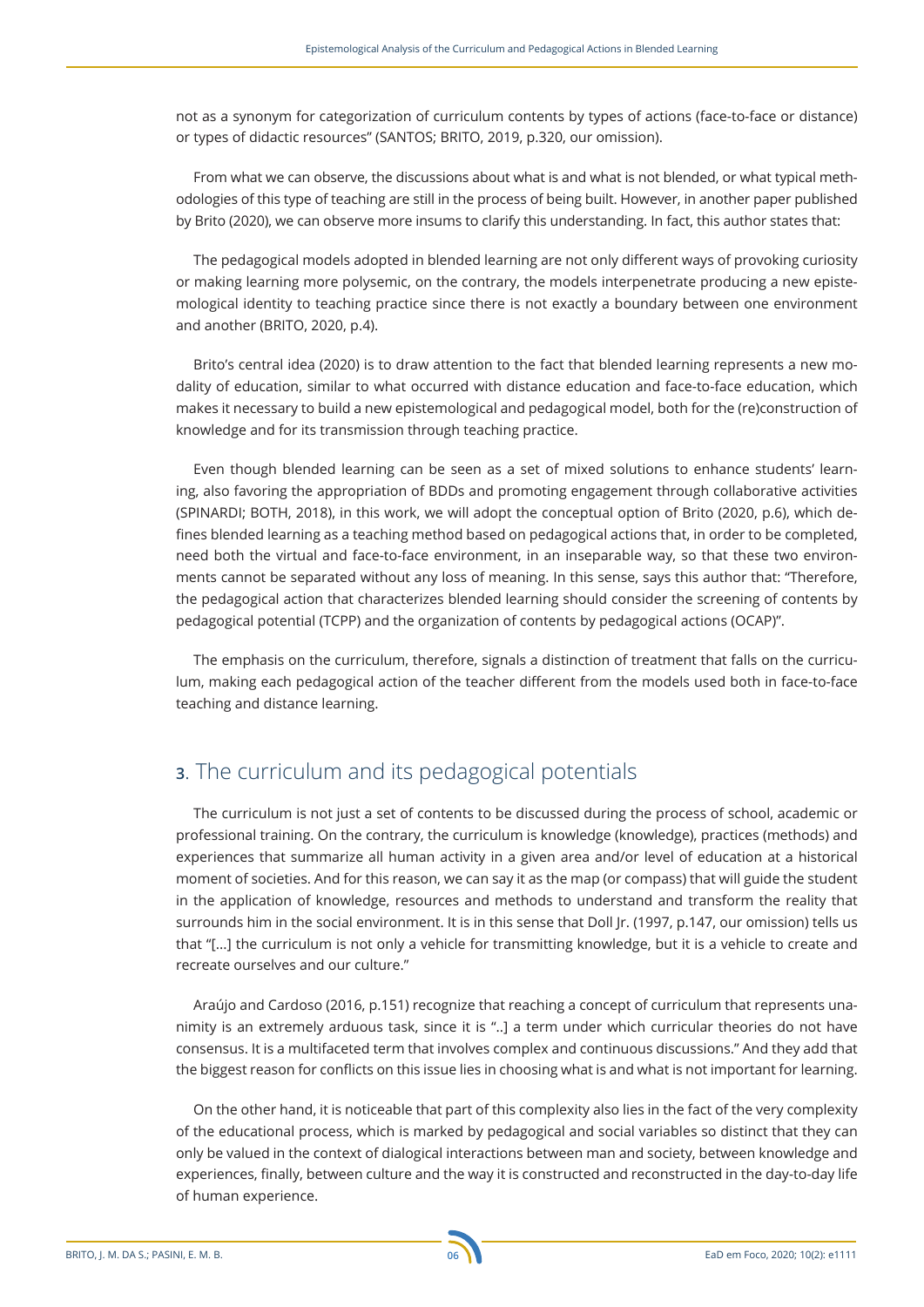According to Lima (2007), it is up to adults to transmit to the younger all the productions that permeate society, providing knowledge and methods, so that each generation knows and learns to use all the achievements of previous generations, whether in the field of sciences, arts, health or others. In this case, she says, that this commitment of each generation to those that are springs will ensure the perpetuation of the human species, not only because they show the knowledge and practices that helped previous generations, but also because they favor their implementation to solve new problems and overcome the challenges that are shown in the present.

Moreover, this author states that: "A curriculum for human formation always introduces new knowledge, is not limited to knowledge related to the student's experiences, to regional realities, or based on the so-called knowledge of daily life" (LIMA, 2007, p.20). He adds that, therefore, a curriculum should not be exhausted in the experiences of the moment, whether individual or collective, but should provide the student with other dimensions of human development, expanding both his personal experience and the others that are part of the culture in his time, as a whole.

For Moreira and Candau (2007, p.18) the curriculum sums up all school experiences originated from the social environment, being, therefore, related to the construction of identities and, in this case, the "curriculum is thus associated with the set of pedagogical efforts developed with educational intentions". Therefore, these authors understand that, in addition to talking about curriculum and school education, the curriculum should be associated mainly with the culture that permeates society.

For this reason, the curriculum is a structured set of knowledge, in degrees of complexity, according to the level of maturity of the students and, in addition, it is also a set of methods that will provide opportunities not only the understanding and interpretation of the various phenomena, but their reproduction and implementation, with the objective of controlling and benefiting reality. Moreover, it should also be considered that the methods adopted in the pedagogical process should expand experiences and deepen them with new means of treatment, in close parallel with the paths already trodden by the student in his experience.

In fact, in a paper on curriculum and evaluation by Fernandes and Freitas (2007), we see that this relationship between curriculum and culture is described differently, however, keeping the central ideas already announced. This is because, for them, if, on the one hand, the evaluation of learning is only led by teachers (measurement of the degree of understanding of the set of knowledge systematized in the curriculum), on the other hand, the evaluation of the school (self-assessment and external evaluation) is the product of the entire school community and, finally, of the entire society represented by the Public Power. In the latter case, we seek to assess the degree of representation of the reality experienced, experienced, and that affects society in its conformation to the methods, contents and school practices adopted in the formative process.

With a more poignant language, Valadares (2011) informs us that culture is the way by which we acquire the concepts/knowledge already built by humanity over the years and, therefore, it is expected that the school will only accelerate this process, in an organized, meaningful and effective way, considering the educational experience designed for the students. Therefore, he says, learning will be meaningful when learning finds immediate meaning in the environment in which the student is inserted. And it concludes by establishing two fundamental requirements for this:

> The confrontation of the learner with a potentially significant content, which requires: - that this content has logical meaning, that is, that it is conceptually coherent, plausible, capable of being logically relatable to any appropriate cognitive structure, therefore not arbitrary; it is a characteristic of the content itself; - that there are adequate subsunçors in the learner that allow the significant assimilation of this new content. That the learner has a potentially significant attitude, that is, a psychological predisposition to learn in a significant way (VALADARES, 2011, p.38).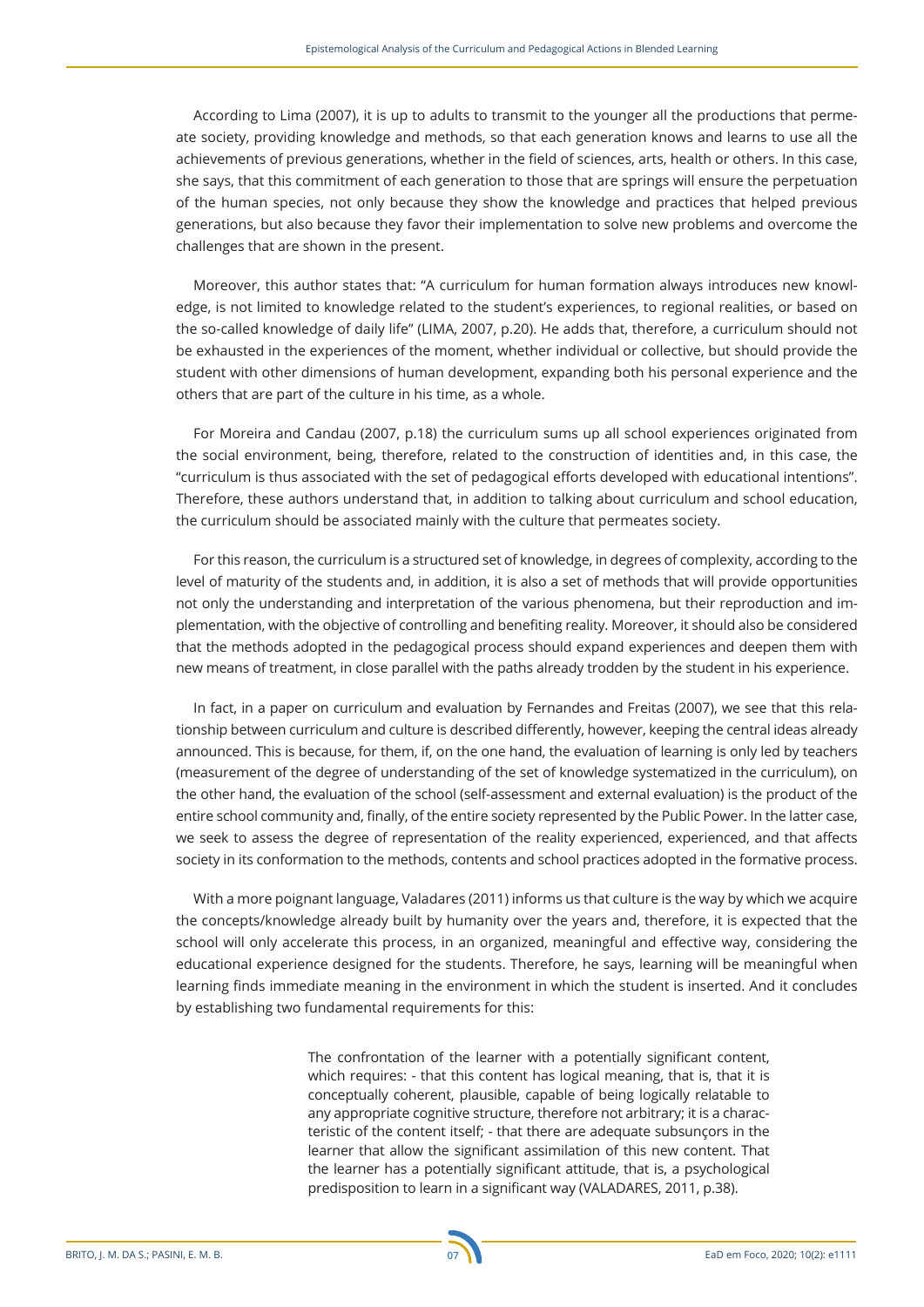In some respects, it is possible to realize that the main concern of all the authors mentioned in this section is to make the student not only learn what he studies, but also to apply knowledge to understand, interpret and change his own practice in the face of the various phenomena in which he is directly or indirectly involved. Therefore, at the center of the issues discussed are the pedagogical actions adopted by the school in the course of the analysis of contents, practices and forms of interpretation of knowledge to be apprehended.

At the other end of the discussions are face-to-face teaching, distance learning and blended learning, each with its particularities and ways of working on the curriculum. However, since the curriculum does not depend on how knowledge is transmitted, the same cannot be said about the pedagogical actions that should be adopted in their didactic transposition, since there is the possibility of increasing the use of DIC as supplies capable of operationalizing the knowledge that each content represents.

In the opinion of Brito (2020), in blended learning, it is necessary to organize the curriculum in multidimensional pedagogical actions, since, now, it is necessary to adopt in the educational process both the face-to-face environment and the virtual environment. Thus, despite the use of an adequate curriculum, however, its effectiveness on learning will depend on how it is organized to enhance students' learning in the two available environments.

Therefore, the organization of the curriculum will imply the projection of pedagogical actions necessary so that, making use of virtual and face-to-face environments, students learn more and better all the meanings and implications involved in the knowledge of nature, politics, economics, sciences, arts and others. In this case, even if the intentionality of the curriculum, as well as its construction dedicated to attending a certain formative expedient, is unquestionable, it is important to discuss how it will be instrumentalized in actions, because it will depend on the scope of the desired ends and results.

### **3.1** Pedagogical actions in blended learning

A pedagogical action, as presumed, is one that aims at an end, to an objective that, from some teaching method, seeks to make the student appropriate certain knowledge and practices, taking for granted that such knowledge is the truth behind the phenomena, objects and facts; and practice, the legitimate means of their apprehension. And that is why Zaslavsky (2017, p.75) tells us that the: "Pedagogical action is not synonymous with teaching action, but the effective articulation of teaching action with student action, through understanding". In this case, since the relationship between teacher and student is asymmetric, then, the teaching action must be based on teaching resources and resources that minimize this distance between the active and passive pole of this pedagogical relationship, causing the effective interaction between both.

This author also teaches that "The means for understanding are different from the means for the success of an intervention. This is the precise point of this contribution: to resume pedagogical and didactic action in the context of the means of communicative action" (ZASLAVSKY, 2017, p.75). In other words, a pedagogical action needs appropriate means to achieve the student's understanding and also appropriate means to make this understanding become reactions, assuming logical meanings for him, when, then, the teacher's action will become an effective communication.

Similarly, Franco (2016, p.536) brings us the same recognition above, that "a pedagogical practice, in its sense of praxis, is always configured as a conscious and participatory action, which emerges from the multidimensionality that surrounds the educational act". That is, as a practice, a pedagogical action does not belong only to the teacher, since the cultural traits shared in society will make the action of the teacher affect son on shared social practices, permeated with subjectivities.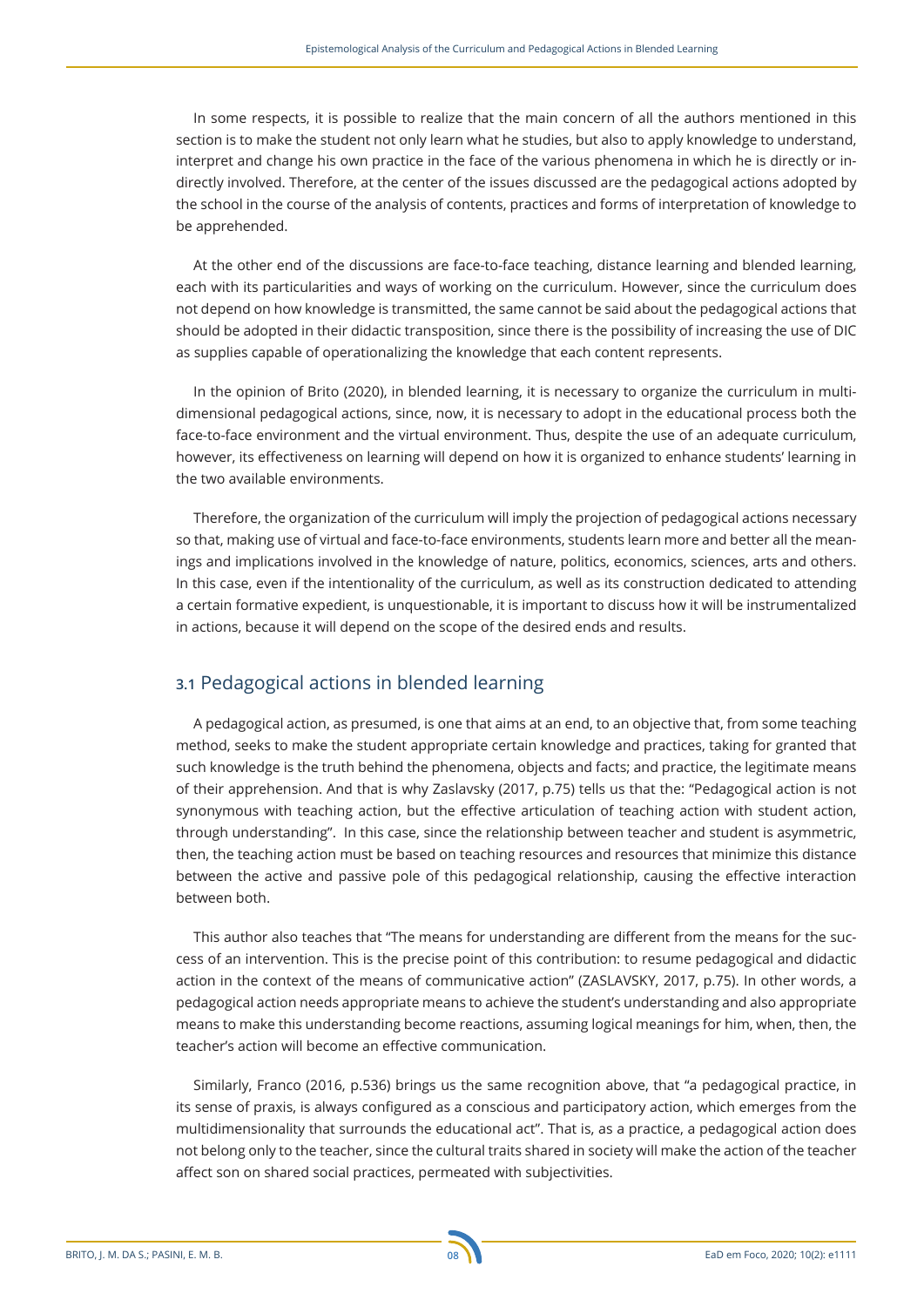This author understands that there is a significant fine line between educational practices and pedagogical practices, which lend more dimensions to school processes than they appear. In fact, she says: "when we talk about educational practices, reference is made to practices that occur for the realization of educational processes, while pedagogical practices refer to social practices that are exercised in order to implement pedagogical processes" (FRANCO, 2016, p.536). Therefore, for her, pedagogical actions sought to organize, understand and transform the educational social practices that give meaning to the educational practices of the school, imposing a filter of meaning to the experiences of everyday life.

The educator Freire (1996) summummed the previous placements saying that it will be up to the student to use the power-duty of using the insums of his learning to experience his experiences outside the classroom, where theories and pedagogical practices will assume concrete identities; then, it is necessary that what he learns makes him able to glimpse the application of the knowledge acquired in the ordinary universe around him. And, therefore, pedagogical experiences must approach and reflect the experiences of the real world, in it finding the true meaning of its magnitude.

On the other hand, in blended learning, the need to use both the virtual environment and the faceto-face environment in pedagogical actions requires that the curriculum be considered in terms of pedagogical potentials, since the limits and possibilities of each learning environment available for this type of teaching are evident. In fact, according to Brito (2020), the presence of two possible environments to support the actions of the teacher imposes the use of filters to make the student's experience more significant, which led this author to speak of Content Screening by Pedagogical Potential (TCPP):

> Once the curriculum contents have been structured by themes/subjects, selected the teaching materials and the necessary technological resources it is necessary to define that strata/parts of the chosen theme/subject are better managed in the virtual environment and that strata/parts are better for the face-to-face environment, considering some indicator of motivation of students in the face of learning in each environment, the volume of available resources, conditions for better monitoring and interaction, the greater development of autonomy and creativity (BRITO, 2020, p.7).

We can observe, then, that it is not a question of choosing the virtual environment for this or that activity/study and, on the other hand, the face-to-face environment for the others. Otherwise, teaching would not be blended - at most, it would be a face-to-face teaching with TDCI support or a virtual teaching with face-to-face moments. And, therefore, it is not only a question of making the curriculum more flexible and of mediating it, but of making it appropriate to the way we relate to the information in the present era.

The idea brought by Brito (2020) is that the pedagogical action in blended learning, to be completed, will need both environments. That is, for a given theme, it is necessary to divide it into two or more parts, each being better explored, better understood in the selected environment and, and can also make up a cyclical process (virtual - face-to-face - virtual or face-to-face - virtual - face-to-face). In this case, once the teacher's action is established, it is not possible to paralyze the process without loss of knowledge, since the learning cycle would be interrupted. That is exactly what the author cited called singularity. And it also says that the student does not complete the cycle of their learning alone, because pedagogical actions become blended, since the contents will be arranged in potential or degrees of potentialization of learning. However, this author warns that, having done the screening, it is necessary to organize the pedagogical actions to be spent on the curriculum according to these potentials.

In blended learning, the curriculum and actions of the teacher will be organized in such a way as to make this crossing less costly for the student, because, both in one part and in another part of the cycle,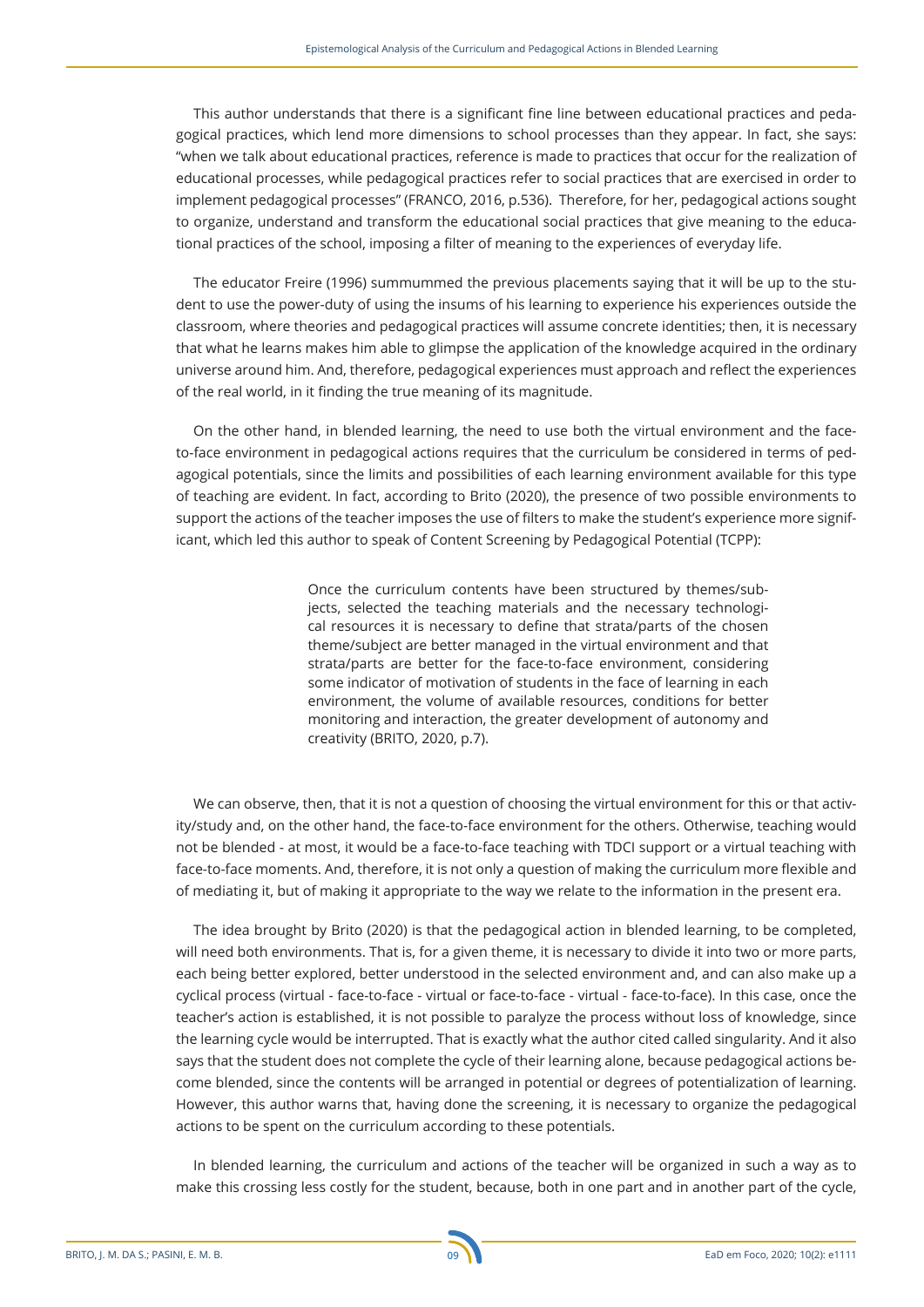the student will have company, will have greater use, will be able to exercise more and better their creativity and proactivity, even discovering new scenarios where the subject/theme studied may undergo a true fusion of meanings, opening new horizons (BRITO, 2019, 2020).

According to Santos and Mercado (2019), the so-called active methodologies have the power to transform teaching into blended learning, because, in part, the student studies in a face-to-face environment and, in part, in a virtual environment, actively participating in each one, which favors the potentialization of learning. However, they reinforce the need for learning customization, because each one learns in a different way and, therefore, each content must be thought of in terms of this complexity of the process.

In fact, the organization of the curriculum and pedagogical actions to be adopted seems, then, a requirement of this complexity, where the teacher will assume the role of mediator. As they say:

> In a blended context, mediation presupposes the mixture of available technologies favorable to the students' informative and formative processes as a means of potentiating the face-to-face experience by transforming the classroom into a learning environment (SANTOS; MARKET, 2019, p.267).

However, we agree in part with these authors (and many others), mainly in recognizing the need for a new look at the curriculum and on the action of the teacher. But although these models are promising, we disagree on the understanding that an active methodology is capable of characterizing teaching as a blended, because, both in face-to-face teaching and distance learning, it is possible to think of active methodologies (where the student actively participates). In addition, the instrumental target to be achieved in blended education is the fusion of educational environments, as occurs on a day-to-day life. That is, someone chatting on Whatsapp can always be learning / knowing, even without thinking about whether or not it is online, because the pleasure of the conversation, as much as it would be in person, does not make you think about the process.

The example we have just cited points us to 5 (five) important aspects: action (the conversation), dialogue (interaction, dialogue), a curriculum (set of debatable knowledge), use of technology (cellular) and fusion of environments (personal/face-to-face experience feeds - and feeds - and fully integrates with online information, producing communication with blended information). Moreover, Lévi (1999, p.9, our omission) would call the whole of these aspects of cyberculture, because it involves "[..] the set of techniques (material and intellectual), practices, attitudes, modes of thought and values that develop together with the growth of cyberspace".

It should be noted that, in blended learning (BRITO, 2020), the use of environments is premised, above all, to ensure the continuity of thought, without abrupt breaks, even if teacher and student are in different places. And, therefore, the use of virtual and face-to-face environments must ensure the continuity of the learning process in a smooth, indissoluble and harmonic way. In addition, it is perceived that, in blended learning, learning environments can be used both inside and outside the classroom, provided that they guarantee the continuity of understanding, because the emphasis is not exactly on the physical separation between teacher and student.

## **4**. Conclusion

It is unquestionable that Digital Communication and Information Technologies (TDCI) are already part of our daily life, much more outside the classroom than within it. It is also unquestionable that, even making large-scale use, both in personal and professional relationships, and in social relationships, however, we do not think about the processes that involve these relationships that we maintain with BDD as if they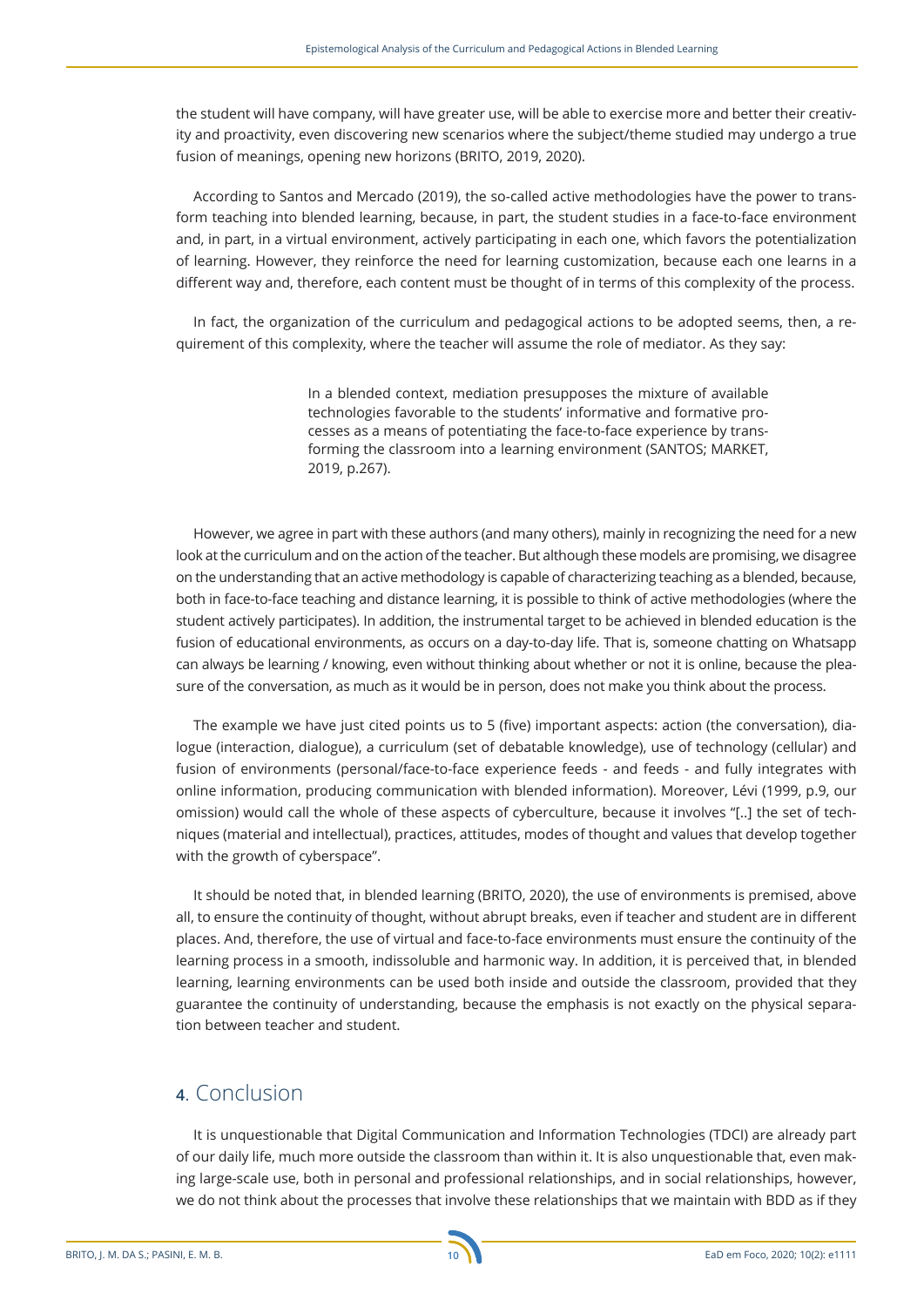were strangers. In fact, we can say that this lack of strangeness that we experience outside the learning environments is due to the fact that they (THE IST) are already part of our culture of relationships (cyberculture) and of our communicative culture (cyberspace), being parts that already make up our own identity.

On the other hand, in educational environments, this same symbiosis between face-to-face and virtual environments can no longer be observed. In this case, technologies become the technologies, the strange machines that we need to support during the educational process. And why is that? The most plausible answer would be because, during learning, the languages used in face-to-face and virtual environments are so distinct from the communicative culture used outside the classroom that they become strange, different from the way our mind usually works information.

What distinguishes blended learning, both from face-to-face teaching and distance learning, is this search for means, forms, resources and discourses that can continue the way people are already accustomed to acting and interacting with BDDs, which makes this relationship between the virtual world and the real a necessity , not flexibility. Indeed, it will be a necessity because the very nature of the information may require both environments (face-to-face and virtual) to make sense for the student (to provoke learning); and it will not be flexibility (flexibility of the curriculum, for example) because it is not only sought to give access to information, but only to make the student learn using the same tools that he already makes use of to relate and live in the ordinary world. Therefore, as long as the classroom world is different from people's worlds, any process will be strange and, consequently, unproductive or, at most, unimpressive.

In this work, we observed that a pedagogical action, in blended learning, is one that seeks to adapt not only to the cognitive state of the student, but also to the way his mind usually appropriates the information, in a significant way. Therefore, the idea of blended does not necessarily mean the inclusion of virtual encounters. On the contrary, blended signals the need for fusion between experience/model/face-to-face method and distance experience/model/method.

The blended nature of teaching should reflect the blended nature of the human mind, and not the distribution of content in different containers (virtual and face-to-face), because pedagogical actions should be thought of in relation to the potential that each content has to provoke learning, in this or in that environment. In fact, the learning experience can be blended in classroom teaching or in its combination with the virtual environment. Therefore, the cycle pointed out in the discussions faced (face-to-face - virtual - face-to-face - virtual) refers to the experience of knowledge, which imposes new meaning to the virtual word, which implies not only physical distance but also method.

In a phenomenal way, recognizing that all teaching is blended, Moran (2017) already pointed to this need not to understand the word virtual only as physical space, but also as a space for constructing meanings.

Finally, the change in the ecology of the media, as Lévi (1999) said in his time, is what, exactly, we are experiencing now, however, in the digital field. Therefore, this second wave of changes needs technological language, reinterpretation of what are pedagogical spaces of learning and what is, and how it occurs, the action of man in the face of events, phenomena and reality, as we point out in each discussion.

### References

ANJOS, R. A. V. dos; SILVA, L. M. da; ANJOS, A. M. dos. Ensino híbrido: Organização e sistematização de conceitos com base em revisão sistemática da literatura. **EmRede – Revista de educação a distância,** São Paulo, v.6, n.2, p.203-220, 2019. Disponível em: < https://www.aunirede.org.br/revista/index.php/ emrede/article/view/467 >. Acesso em: 3 jan. 2020.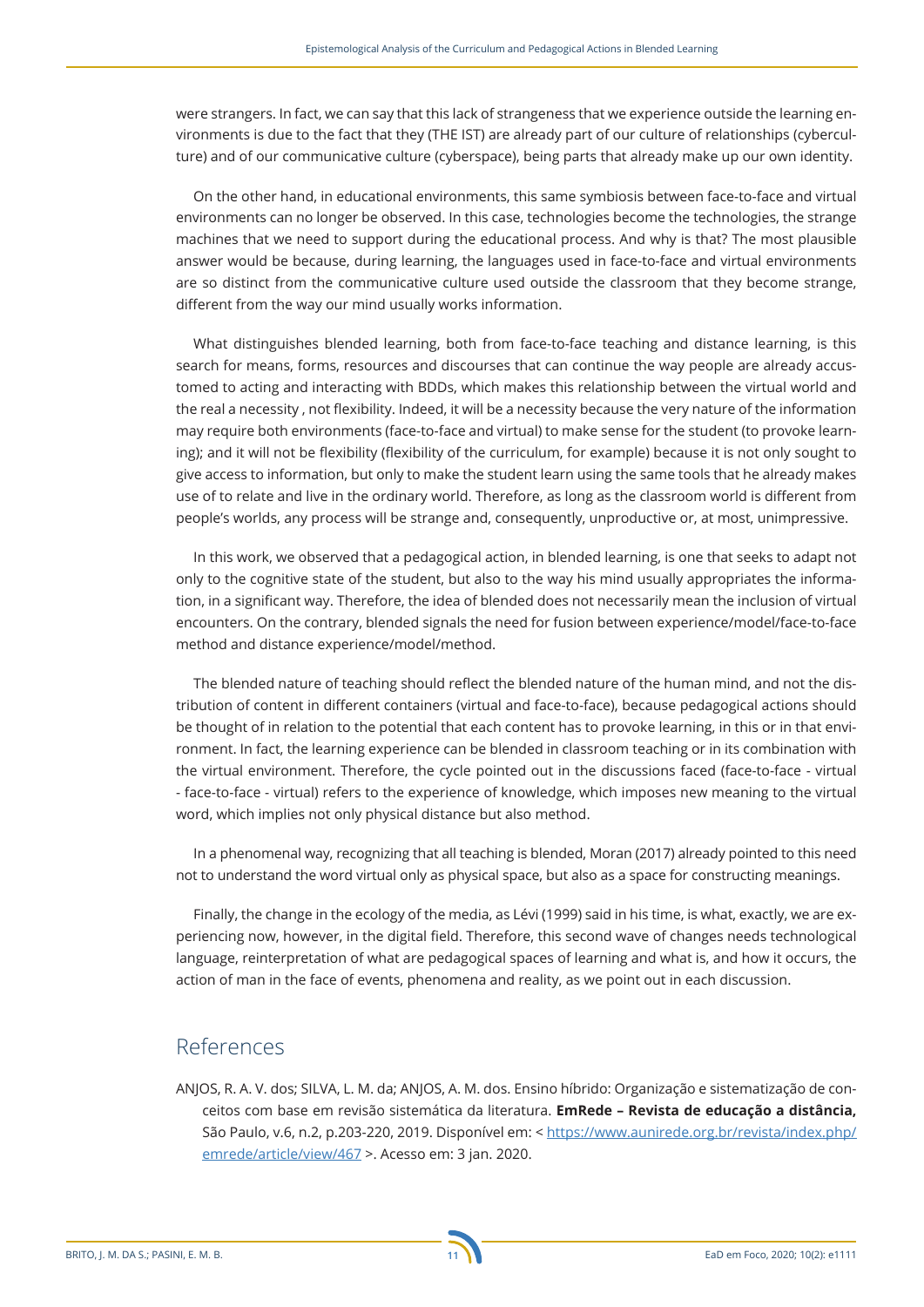- ARAÚJO, I. H. T. F. de; CARDOSO, M. G. R. **Conhecimento e Currículo na formação dos Intelectuais**. Revista Eletrônica Científica da UERG, Porto Alegre, v.2, n.2, p.145–157, ago.2016. Disponível em: < http:// revista.uergs.edu.br/index.php/revuergs/article/view/395 >. Acesso em: 20 mar 2020.
- BRITO, J. M. da S. A Singularidade Pedagógica do Ensino Híbrido. **EaD em Foco**, Rio de Janeiro, v.10, n.1, p.13, 23 jun. 2020. Disponível em: <https://eademfoco.cecieri.edu.br/index.php/Revista/article/ view/948>. Acesso em: 24 jun. 2020.
- DEMO, P. **Metodologia científica em ciências sociais.** 3. ed. rev. e ampl. São Paulo: Atlas, 1995.
- DOLL JR, W. E. **Currículo**: uma perspectiva pós-moderna. Porto Alegre: Artes Médicas, 1997.
- FERNANDES, C. de O.; FREITAS, L. C. de. Currículo e avaliação. In: BEAUCHAMP, J.; PAGEL, S. D.; NASCI-MENTO, A. R. (Orgs.). **Indagações sobre o currículo**. Brasília: Ministério da Educação, Secretaria de Educação Básica, 2007. p.17-43.
- FRANCO, M. A. do R. S. Prática pedagógica e docência: um olhar a partir da epistemologia do conceito. **Rev. Bras. Estud. Pedagog. (on-line)**, Brasília, v.97, n.247, p.534-551, set./dez. 2016. Disponível em: <https://www. scielo.br/scielo.php?script=sci\_arttext&pid=S2176-66812016000300534&lng=pt&nrm=iso&tlng=pt>. Acesso em: 14 mar 2020.
- FREIRE, P. **Pedagogia da autonomia**: saberes necessários à prática educativa. São Paulo: Paz e Terra, 1996. (Coleção Leitura).
- GIL, A. C. **Métodos e técnicas de pesquisa social**, 6. ed. São Paulo: Atlas, 2008.
- HAYDT, H. C. C. **Curso de Didática Geral**, 1ª. ed., São Paulo: Ática, 2011.
- LÉVI, P. **Cibercultura**. 1ª.ed., 1ª. reimp. São Paulo: Editora 34 Ltda, 1999.
- LIBÂNEO, J. C. **Didática**. São Paulo: Cortez Editora, 2006
- LIMA, E. S. Currículo e desenvolvimento humano. In: BEAUCHAMP, J.; PAGEL, S. D.; NASCIMENTO, A. R. (Orgs.). **Indagações sobre o currículo**. Brasília: Ministério da Educação, Secretaria de Educação Básica, 2007. p.17-56.
- MORAN, J. Metodologias ativas e modelos híbridos na educação. In: YAEGASHI, S. et all (Orgs). **Novas Tecnologias Digitais**: Reflexões sobre mediação, aprendizagem e desenvolvimento. Curitiba: CRV, 2017, p.23-35.
- MOREIRA, A. F. B.; CANDAU, V. M. Currículo, conhecimento e cultura. In: BEAUCHAMP, J.; PAGEL, S. D.; NA-SCIMENTO, A. R. (Orgs.). **Indagações sobre o currículo**. Brasília: Ministério da Educação, Secretaria de Educação Básica, 2007. p.17-48.
- SANTOS, D. M.; ZUCOLOTO, J. F.; GOMES, C. M. A aprendizagem e construção do conhecimento na educação a distância. **EDUCERE – Revista da Educação**, Umuarama, v. 10, n. 2, p. 141-157, jul./dez. 2010. Disponível em: <https://revistas.unipar.br/index.php/educere/article/view/3607>. Acesso em: 10 jan. 2020.
- SANTOS, E. E. dos; BRITO, J. M. da S. A natureza híbrida do ensino médio a distância: Desafios e metodologias. **EmRede – Revista de educação a distância**, São Paulo, v.6, n.2, p.308-322, 2019. Disponível em: < https://www.aunirede.org.br/revista/index.php/emrede/article/view/452 >. Acesso em: 1 jan. 2020.
- SANTOS, W. A. C.; MERCADO, L. P. Individualização da aprendizagem com modelo rotacional de sala de aula invertida. **EmRede – Revista de Educação à Distância**, Porto Alegre, v.6, n.2, p.262-275, 2019. Disponível em: <https://www.aunirede.org.br/revista/index.php/emrede/article/view/484>. Acesso em: 20 mar 2020.